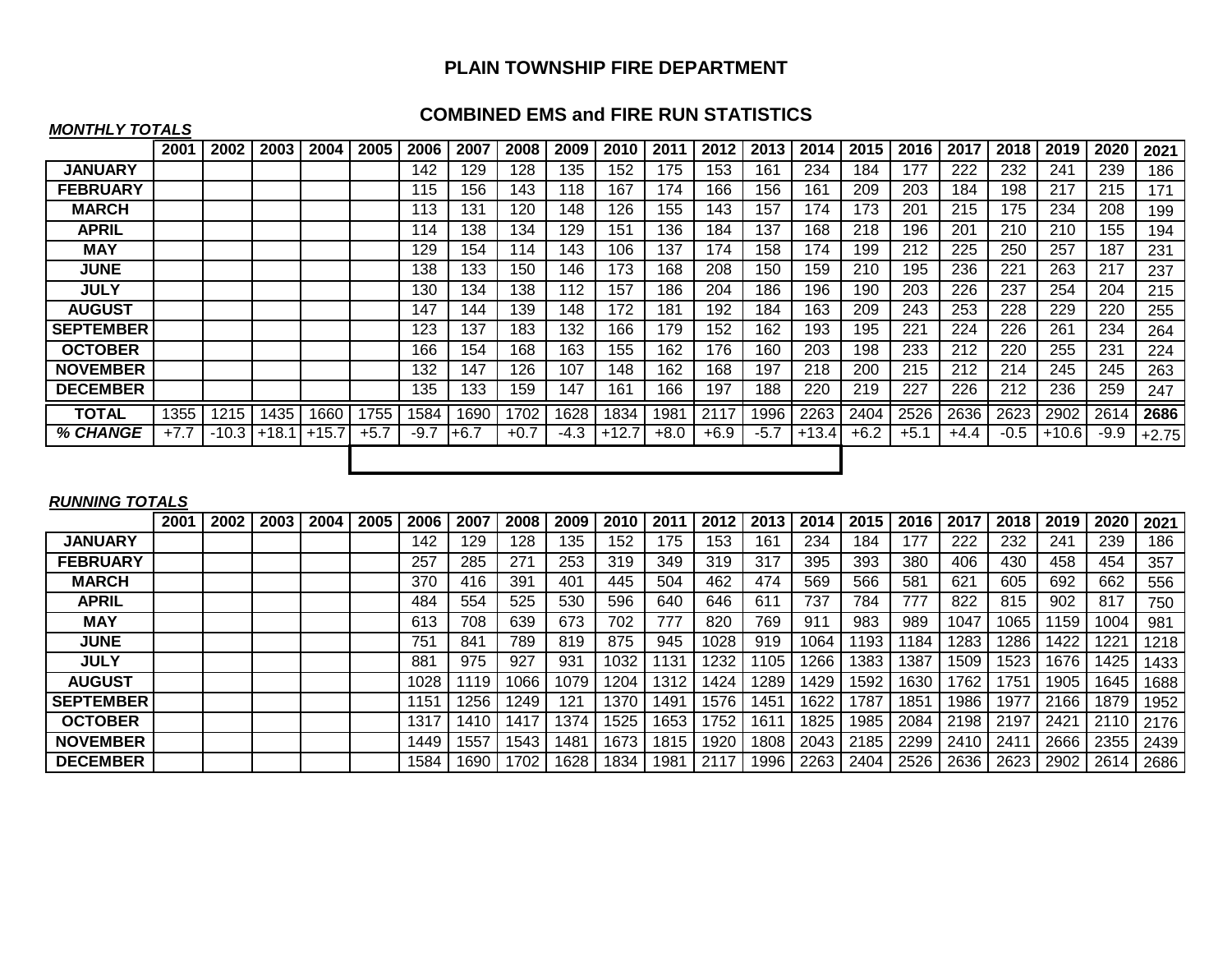## **PLAIN TOWNSHIP FIRE DEPARTMENT**

## **EMS RUN STATISTICS**

#### *MONTHLY TOTALS*

|                  | 2001    | 2002    | 2003    | 2004    | 2005   | 2006   | 2007    | 2008   | 2009   | 2010 | 2011           | 2012   | 2013   | 2014   | 2015   | 2016   | 2017   | 2018   | 2019 | 2020    | 2021   |
|------------------|---------|---------|---------|---------|--------|--------|---------|--------|--------|------|----------------|--------|--------|--------|--------|--------|--------|--------|------|---------|--------|
| <b>JANUARY</b>   | 78      | 38      | 65      | 81      | 62     | 80     | 81      | 73     | 75     | 92   | 121            | 100    | 12     | 117    | 121    | 114    | 151    | 138    | 146  | 169     | 135    |
| <b>FEBRUARY</b>  | 75      | 57      | 60      | 63      | 69     | 74     | 85      | 89     | 70     | 110  | 112            | 116    | 111    | 99     | 115    | 129    | 112    | 137    | 139  | 153     | 105    |
| <b>MARCH</b>     | 75      | 56      | 59      | 70      | 76     | 65     | 81      | 77     | 87     | 85   | 110            | 99     | 102    | 104    | 102    | 141    | 144    | 113    | 167  | 119     | 131    |
| <b>APRIL</b>     | 69      | 56      | 63      | 76      | 76     | 68     | 99      | 75     | 93     | 93   | 86             | 122    | 84     | 112    | 135    | 133    | 133    | 126    | 144  | 81      | 132    |
| <b>MAY</b>       | 65      | 66      | 71      | 84      | 88     | 87     | 99      | 71     | 96     | 63   | 102            | 106    | 110    | 115    | 117    | 147    | 155    | 155    | 175  | 114     | 149    |
| <b>JUNE</b>      | 73      | 61      | 65      | 82      | 103    | 84     | 78      | 81     | 92     | 114  | 114            | 138    | 97     | 95     | 137    | 127    | 172    | 143    | 147  | 130     | 148    |
| <b>JULY</b>      | 76      | 71      | 88      | 74      | 79     | 79     | 86      | 87     | 75     | 98   | 116            | 118    | 116    | 117    | 129    | 133    | 144    | 147    | 175  | 127     | 142    |
| <b>AUGUST</b>    | 88      | 62      | 88      | 76      | 93     | 86     | 93      | 87     | 103    | 104  | 124            | 132    | 120    | 112    | 143    | 163    | 155    | 156    | 138  | 131     | 175    |
| <b>SEPTEMBER</b> | 60      | 54      | 90      | 75      | 92     | 77     | 91      | 107    | 84     | 111  | 125            | 104    | 101    | 134    | 137    | 162    | 158    | 147    | 156  | 143     | 164    |
| <b>OCTOBER</b>   | 70      | 78      | 77      | 100     | 95     | 104    | 107     | 117    | 109    | 89   | 108            | 116    | 104    | 127    | 133    | 164    | 149    | 146    | 166  | 138     | 153    |
| <b>NOVEMBER</b>  | 75      | 58      | 69      | 83      | 95     | 92     | 93      | 82     | 58     | 87   | 88             | 100    | 122    | 131    | 120    | 140    | 142    | 136    | 149  | 169     | 186    |
| <b>DECEMBER</b>  | 43      | 76      | 78      | 99      | 97     | 86     | 91      | 96     | 91     | 102  | 105            | 137    | 122    | 150    | 155    | 139    | 150    | 152    | 156  | 171     | 176    |
| <b>TOTAL</b>     | 838     | 733     | 873     | 963     | 1025   | 982    | 1084    | 1042   | 1033   | 1148 | 1311           | 1388I  | 1301   | 1413   | 1544   | 1692   | 1765   | 1696   | 1858 | 1645    | 1796   |
| % CHANGE         | $+13.4$ | $-12.5$ | $+19.1$ | $+10.3$ | $+6.4$ | $-4.2$ | $+10.4$ | $-3.9$ | $-0.9$ |      | $+11.3$ + 14.2 | $+5.9$ | $-6.3$ | $+8.6$ | $+9.3$ | $+9.6$ | $+4.3$ | $-3.9$ | +9.6 | $-11.5$ | $+9.2$ |
|                  |         |         |         |         |        |        |         |        |        |      |                |        |        |        |        |        |        |        |      |         |        |

### *RUNNING TOTALS*

|                  | 2001 | 2002 | 2003 | 2004 | 2005 | 2006 | 2007 | 2008 | 2009 | 2010 | 201  | 2012             | 201             | 2014 | 2015 | 2016 | 201.          | 2018 | 2019 | 2020 | 2021 |
|------------------|------|------|------|------|------|------|------|------|------|------|------|------------------|-----------------|------|------|------|---------------|------|------|------|------|
| <b>JANUARY</b>   | 78   | 38   | 65   | 81   | 62   | 80   | 81   | 73   | 75   | 92   | ∣19  | 100              | 112             |      | 121  | 14   | 151           | 138  | 146  | 169  | 135  |
| <b>FEBRUARY</b>  | 153  | 95   | 25   | 144  | 131  | 154  | 166  | 162  | 145  | 202  | 233  | 216              | 223             | 216  | 236  | 243  | 263           | 275  | 285  | 322  | 240  |
| <b>MARCH</b>     | 228  | 151  | 184  | 214  | 207  | 219  | 247  | 239  | 232  | 287  | 343  | 315              | 325             | 320  | 338  | 384  | 407           | 388  | 452  | 441  | 371  |
| <b>APRIL</b>     | 297  | 207  | 247  | 290  | 283  | 287  | 346  | 314  | 325  | 380  | 429  | 437              | 409             | 432  | 473  | 517  | 540           | 514  | 596  | 522  | 503  |
| MAY              | 362  | 273  | 318  | 374  | 371  | 374  | 445  | 385  | 421  | 443  | 531  | 543              | 519             | 547  | 590  | 664  | 695           | 669  | 77'  | 636  | 652  |
| <b>JUNE</b>      | 435  | 334  | 383  | 456  | 474  | 458  | 523  | 466  | 513  | 557  | 645  | 681              | 616             | 642  | 727  | 791  | 867           | 812  | 918  | 766  | 800  |
| <b>JULY</b>      | 511  | 405  | 471  | 530  | 553  | 537  | 609  | 553  | 588  | 655  | 761  | 799              | 732             | 759  | 856  | 924  | $101^{\circ}$ | 959  | 1093 | 893  | 942  |
| <b>AUGUST</b>    | 599  | 467  | 559  | 606  | 646  | 623  | 702  | 640  | 691  | 759  | 885  | 931              | 852             | 87'  | 999  | 1087 | 166           | 15   | 1231 | 1024 | 117  |
| <b>SEPTEMBER</b> | 659  | 521  | 649  | 681  | 738  | 700  | 793  | 747  | 775  | 870  | 1010 | 1035             | 953             | 1005 | 136  | 1249 | 324           | 262  | 1387 | 167  | 1281 |
| <b>OCTOBER</b>   | 729. | 599  | 726  | 781  | 833  | 804  | 900  | 864  | 884  | 959  | 1118 | 1151             | 057             | 132  | 269  | 1413 | 1473          | 1408 | 1553 | 1305 | 1434 |
| <b>NOVEMBER</b>  | 795  | 657  | 795  | 864  | 928  | 896  | 993  | 946  | 942  | 1046 | 1206 | 125 <sup>4</sup> | 179             | 263  | 1389 | 1553 | 1615          | 1544 | 702  | 1474 | 1620 |
| <b>DECEMBER</b>  | 838  | 733  | 873  | 963  | 1025 | 982  | 1084 | 042  | 1033 | 148  | 131  | 1388             | 30 <sup>4</sup> | 1413 | 1544 | 1692 | 1765          | 1696 | 1858 | 1645 | 1796 |